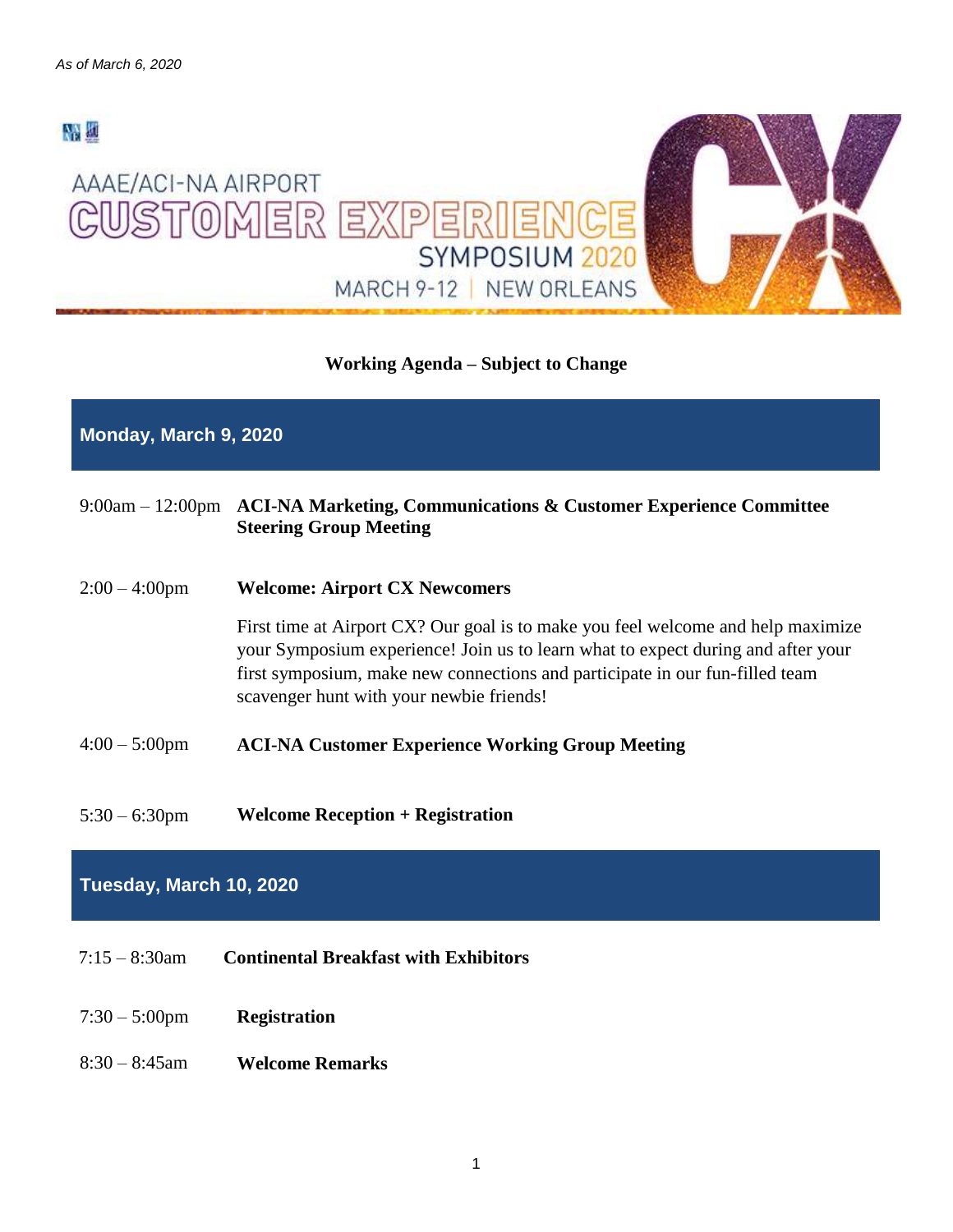Gwen Basaria, Vice President, Member Experience & AAAE Foundation, AAAE

Scott Elmore, Vice President of Communications & Marketing, ACI-NA

Kevin Dolliole, Director of Aviation, Louis Armstrong New Orleans International Airport

## 8:45 – 9:45am **C-Suite Perspectives**

How do other airports successfully implement CX initiatives? Do they ever encounter stumbling blocks in the process, or is it just my airport that occasionally trips at the starting gate? Hear true stories from directors of airports of all hub sizes as they discuss best practices, how to avoid pitfalls, and what to do if a good idea doesn't work. This open dialogue will offer you the opportunity to ask questions and gain the confidence to enhance your airport's CX program.

Kevin Dolliole, Director of Aviation, Louis Armstrong New Orleans International Airport

Johanne Gallant, President & CEO, Fredericton International Airport Authority Inc.

Candace McGraw, CEO, Cincinnati/Northern Kentucky International Airport

Tory Richardson, A.A.E., President & CEO, Gerald R. Ford International Airport Authority

*Moderated by Kevin M. Burke, President & CEO, ACI-NA*

# 9:45 – 11:00am **Innovation in Training – New approaches in airport CX Learning and Development**

Innovation doesn't just mean adding trendy technology to your existing training program. Innovation also can mean evaluating your training goal in a new way, taking your current program to a higher level, or adopting a more effective approach altogether. This session will discuss specific examples of innovation that will allow you to engage your workforce by engaging their special skills and interests. We'll have a brainstorming session to explore training approaches that can produce an enhanced learning culture across the airport.

*Moderated by:*

*Lise D'Andrea, President & CEO, Customer Service Experts*

*Joanne Paternoster, CEO, Butterfly Consulting*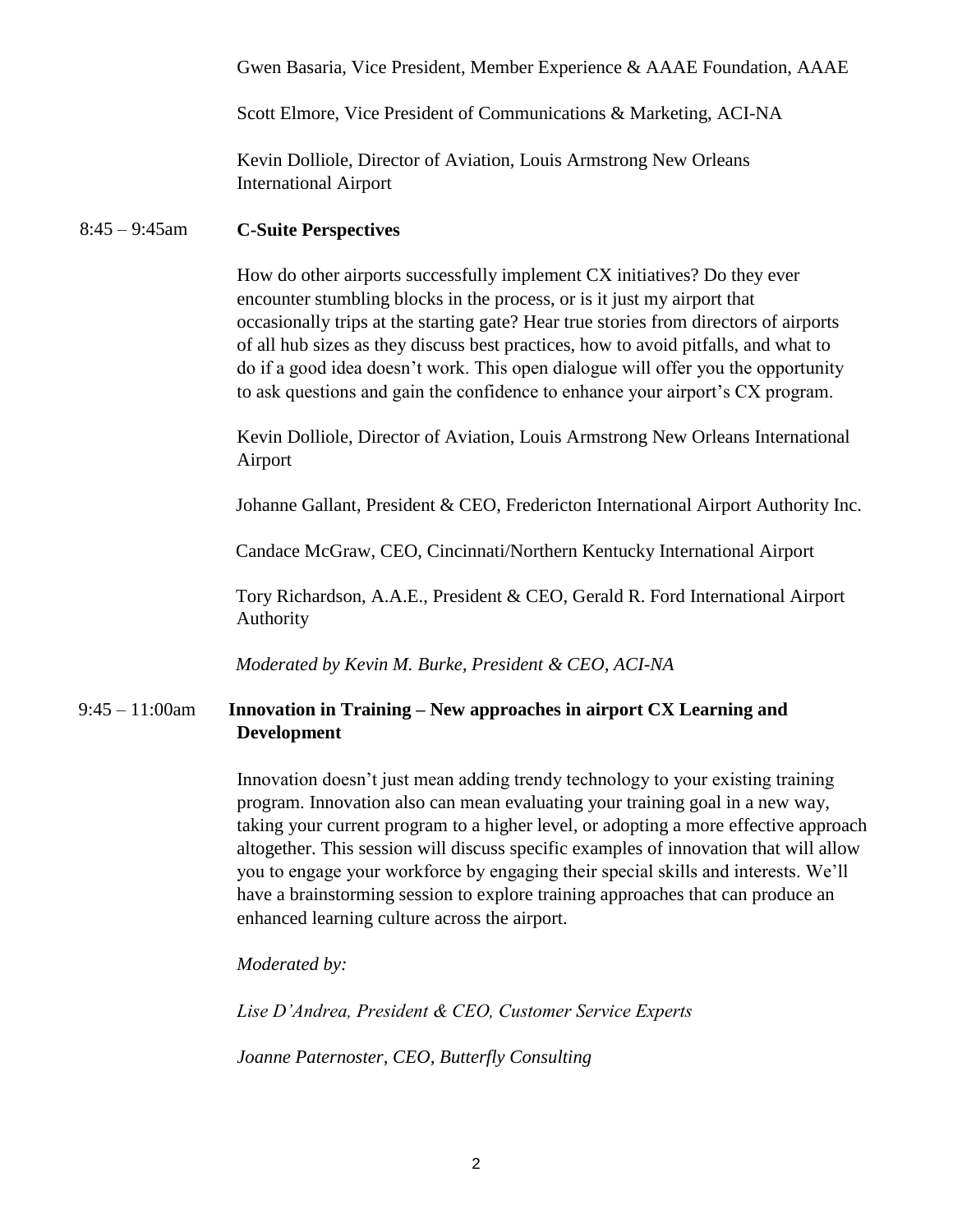*Brian Shapiro, President, Shapiro Communications*

- 11:00 11:30am **Networking Break with Exhibitors**
- $11:30 11:45$ am **ACI-NA Guest Experience Management & Passenger Amenities Survey Results**

Scott Elmore – Vice President of Communications & Marketing, ACI-NA

11:45 – 12:30pm **International Perspectives** 

Airports globally are leveraging emotional intelligence to enhance the positive experiences their customers and workers already receive from innovation and CX best practices. Making travelers, the airport workforce that serves them, and the airport neighborhood feel well cared for is achievable. Hear ideas that work from officials of several international airports.

Ander Hindremäe, Information Service Manager, AS Tallinna Lennujaam

Mikaela Pearman, Marketing & Communications Officer, Bermuda Skyport

*Moderated by Sevda Fevzi, Manager of Business Development & Customer Care, Airports Council International (ACI) World* 

### 12:30 – 1:45pm **Networking Lunch & Shop till You Drop**

The "Shop till You Drop" event is a symposium tradition where attendees bring airport trinkets for others to enjoy.

# 1:45 – 3:00pm **Things That Make You Go YAY**

Get ready to explore "out of the box" ideas that airports have implemented to make the travel experience better for customers and the work environment better for employees. Participate in this interactive session by describing your own "out of the box" ideas. You will leave this session with the ideas and enthusiasm to make a difference at your airport.

*Moderated by:*

*Reed Barnes Customer Service Manager New Orleans Aviation Board*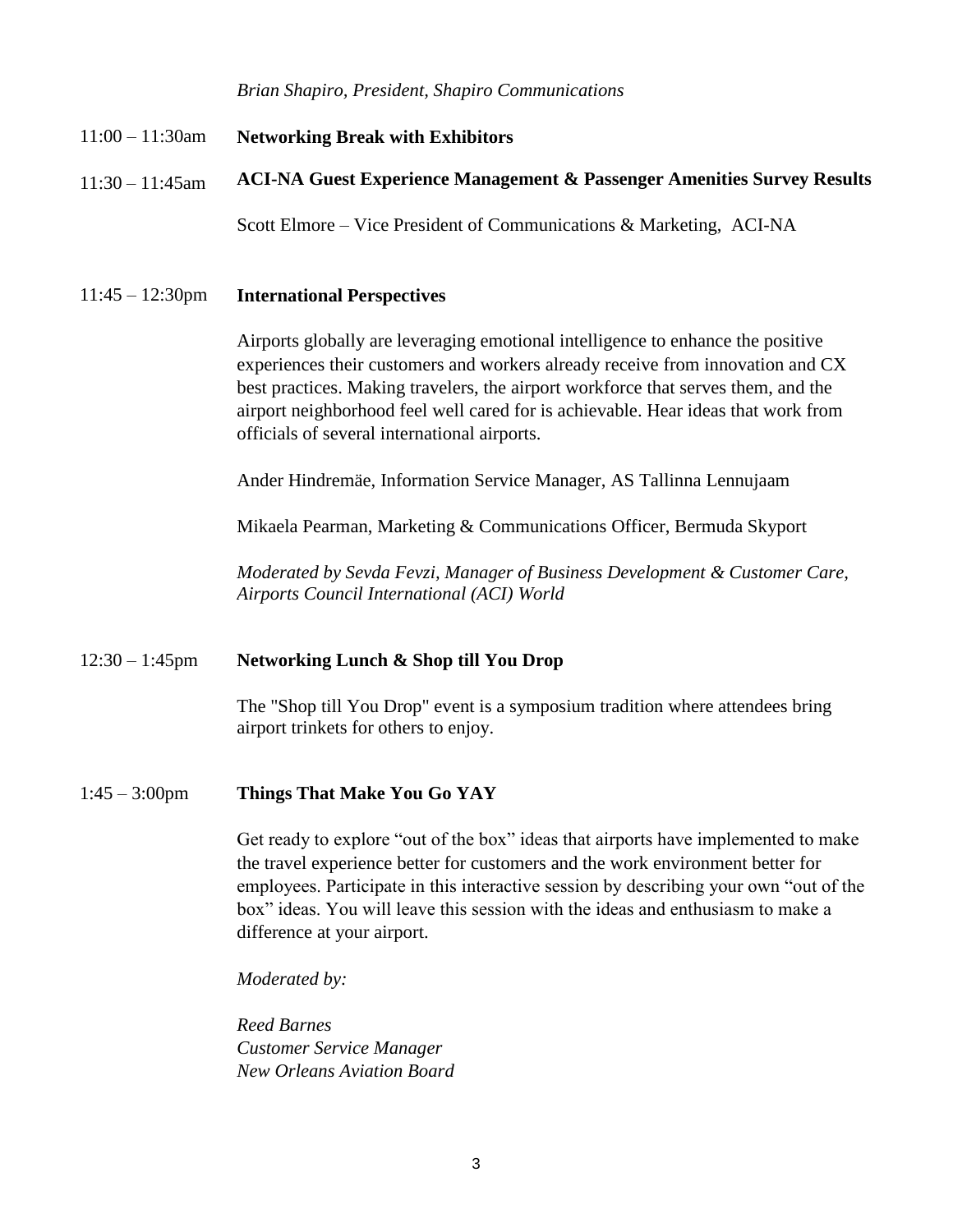*Lise D'Andrea President & CEO Customer Service Experts*

*Viorica "Ella" Cornelia Ghica, C.M. Customer Service Manager George Bush Intercontinental Airport (IAH)*

*David King Asheville Regional Airport Guest Services & Sales Supervisor*

## 3:00 – 4:00pm **Volunteer Management: The Four R's**

Developing and maintaining an active and invigorating volunteer program involves offering positive benefits for the volunteers, as well as for the airport community they serve. If you are seeking ideas and advice on energizing your Four R's -- Recruitment, Retention, Recognition and Retirement -- this thought-provoking session will provide insights on how several top airports respond to these challenges.

Yvonne Allen, Director, Office of Customer Experience, Baltimore/Washington Int'l Thurgood Marshall Airport

Jennifer Delorey Lyon, Airport Experience Coordinator, Halifax International Airport Authority

Sue Hansen-Smith, Manager of Airport Customer Care, Seattle-Tacoma International Airport

## 4:00 – 4:30pm **Networking Break with Exhibitors**

### 4:30 – 5:30pm **The Cross-Generational Travel Experience**

Travelers from Baby Boomers to Millennials affect airport decisions on technology deployment and media strategies in different ways. Their experiences also impact the airport experience strategy, net promoter scores and non-aeronautics revenue. Our panel members represent various age demographics, ensuring that you will hear the full range of practical ideas and advice on how to appeal to each age group.

Martha Edge, Innovation & Experience Director, Charlotte Douglas International Airport

Carol Ward, Editor-in-Chief, Airport Experience News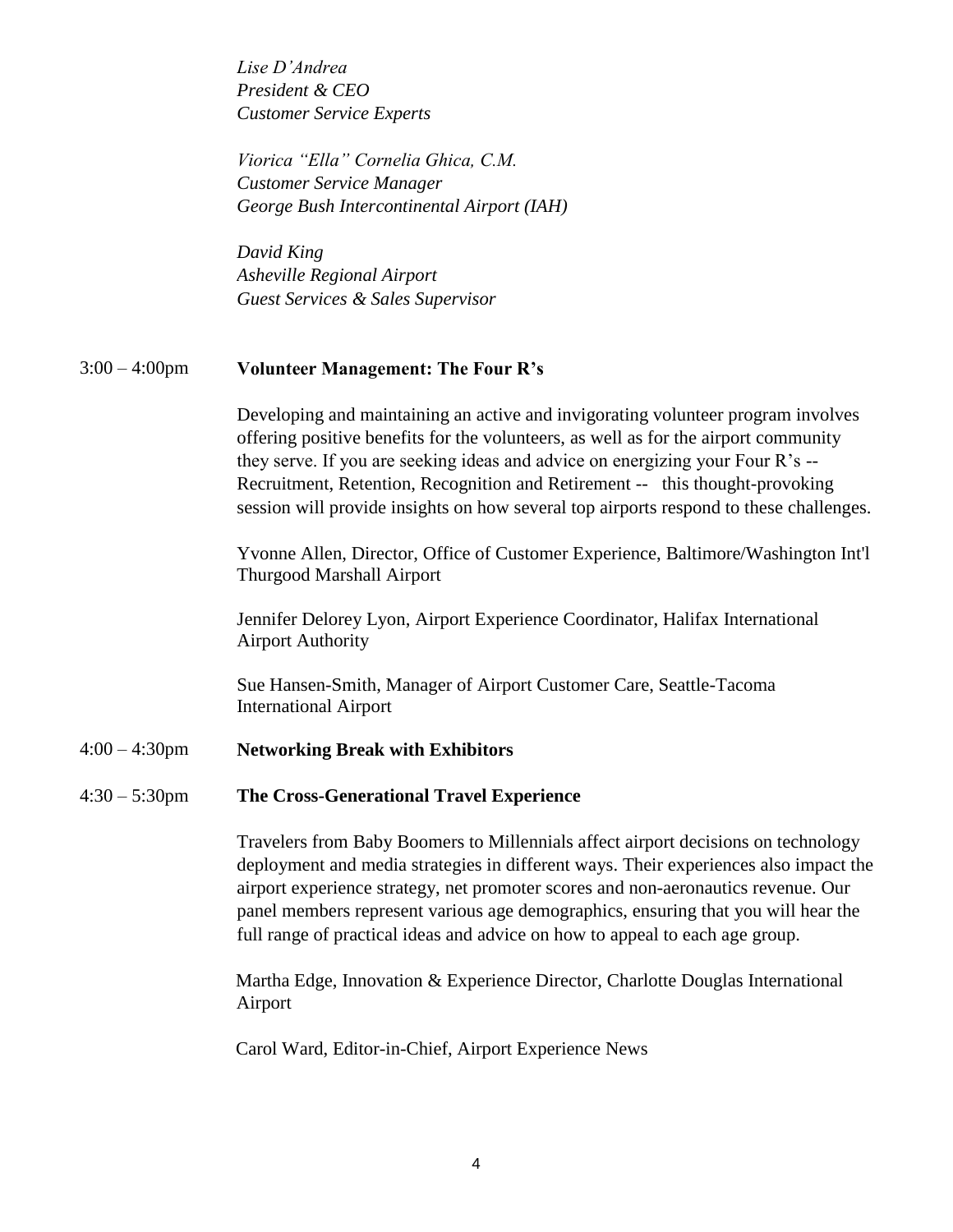# 7:00 – 9:00pm **Host Airport Event**

Join the team from MSY for some New Orleans-style fun. Guests will have the opportunity to enjoy food, drinks, music and local culture inside the historic Gallier Hall. The architecturally significant building located on St. Charles Avenue in the heart of Downtown New Orleans served as City Hall until the 1950s.

# **Wednesday, March 11, 2020**

- 8:00am 3:00pm **Registration**
- 8:00 9:00am **Continental Breakfast with Exhibitors**

## 9:00 – 10:00am **C-Suite Perspectives**

Take Two: Only the session title is repeated from yesterday as we offer a new set of panelists representing top executives from regional, small, medium and large airports across North America to discuss how airports successfully implement CX initiatives. Hear true stories concerning best practices, how to avoid pitfalls, and what to do if a good idea doesn't work. This open dialogue will offer you the opportunity to ask questions and gain the confidence to enhance your airport's CX program.

Gloria Bouillon, Airport Manager, Beverly Regional Airport

Chad Newton, CEO, Wayne County Airport Authority

Tom Ruth, President & CEO, Edmonton Airports

Ricky Smith, Executive Director/CEO, Baltimore/Washington International Thurgood Marshall Airport

*Moderated by Karen Ellis, Chief Customer Experience Officer, San Antonio International Airport* 

### 10:00 – 11:00am **Beyond the Information Booth**

Explore how to deploy volunteers for special events within your airport in ways that go beyond the information booth. Session panelists will describe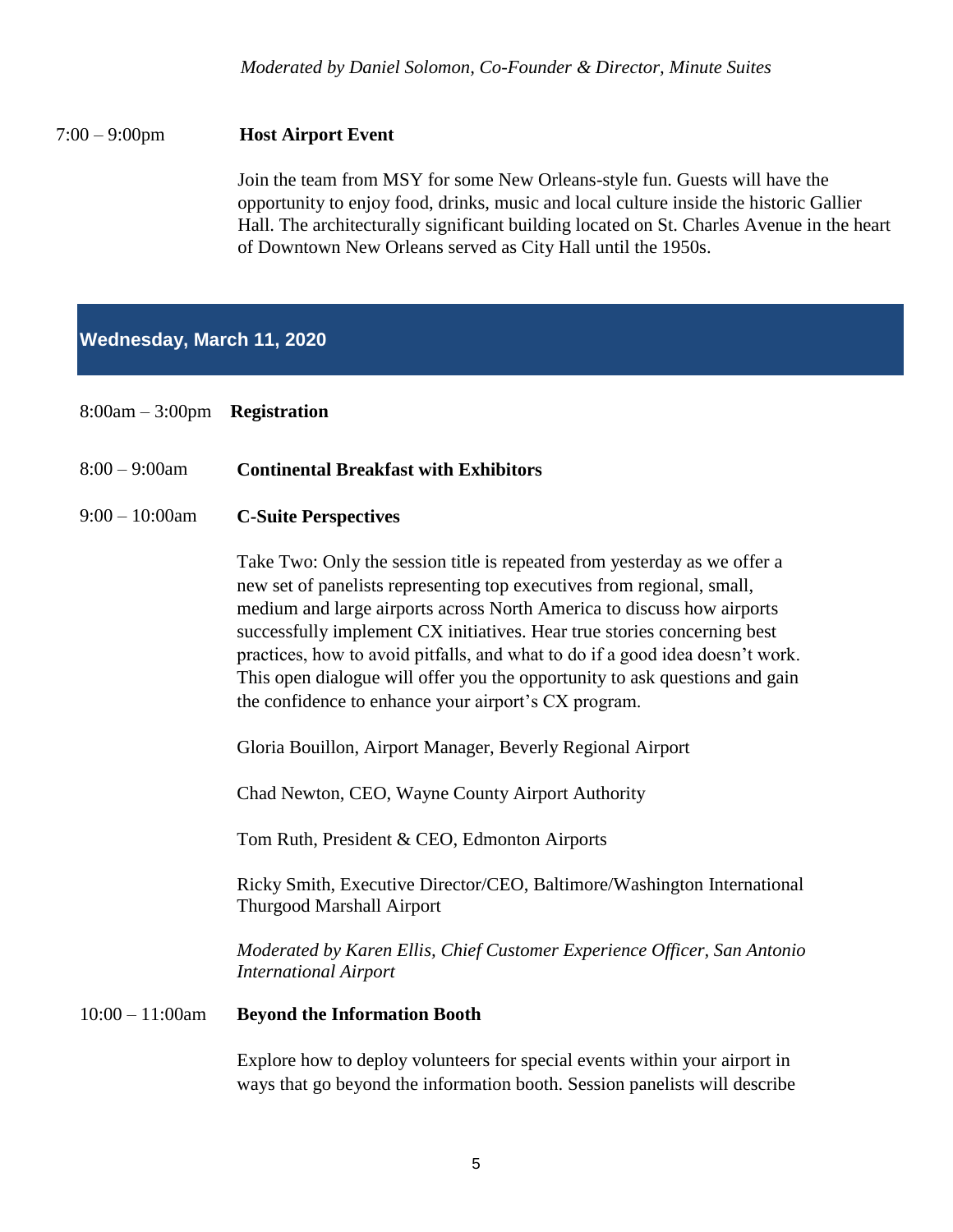effective ways to keep your volunteers engaged while providing value to the traveler and the airport.

Gail Gaddi, Volunteer Program Director, Los Angeles World Airports

Chet Sobotka, Director of Volunteer Services, Traveler's Aid of the Inland Empire

*Moderated by Fredrick Wayne Jordan, Manager of Customer Service/Dept. of Aviation, Hartsfield-Jackson Atlanta International Airport* 

## 11:00 – 11:30am **Networking Break with Exhibitors**

#### 11:30 – 12:30pm **Accommodating Customers with Disabilities**

As airports continue to implement ways to enhance the customer experience, the disabled traveler isn't being left behind. New technologies that offer mobility and hearing choices make navigating the airport easier and more enjoyable. This session will provide a road map for an inclusive customer experience.

Tim Joniec, Director of Government Relations and ADA Coordinator, Houston Airport System

Gerry Vanderhoek Manager, Commercial Services and Passenger Experience, The Greater London International Airport Authority

*Moderated by Wendi Orlando, Senior Manager of Customer Relations, Cincinnati/Northern Kentucky International Airport*

### 12:30 – 1:30pm **Networking Lunch**

1:30 – 2:30pm **Airport Concierge 'Services'** 

Heightened expectations by today's travelers are driving airports to offer personalized services that surpass the traditional food, beverage and retail selections. It's time to review what your airport offers, as well as the cost to bring new amenities to your customers. The panel will describe what "Top Shelf" service is and innovative approaches to achieving it.

Ingrid Braeuninger, Chief Commercial Officer, Airport Terminal Services

Shiang Duffy, Senior VP Marketing, Baggage Airline Guest Services, Inc.

Shawnalea Garvin, Founder/President, AETC, Inc.

*Moderated by Tim Pimental, Vice President, Customer Service, Rhode Island Airport Corporation*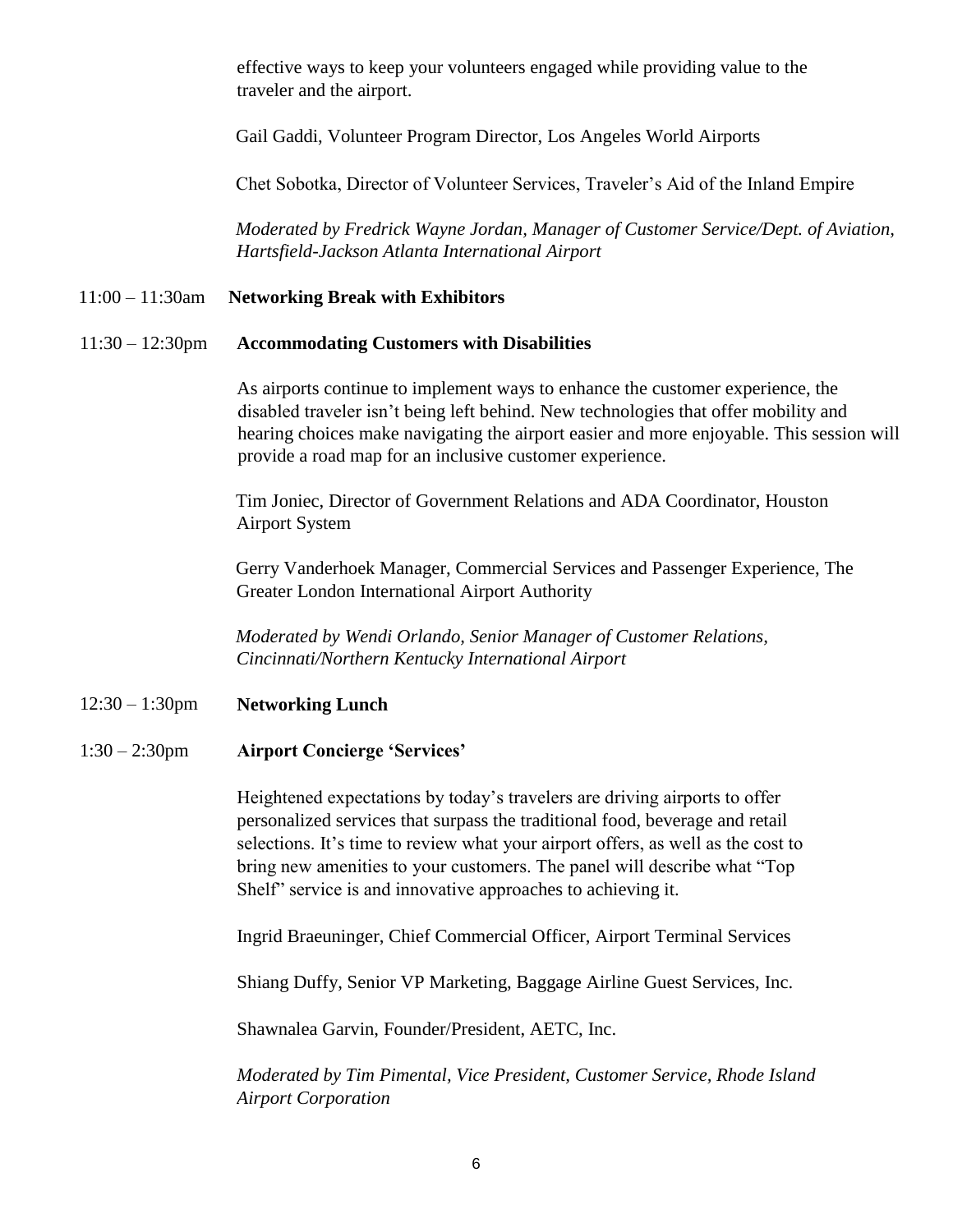## 2:30 – 3:30pm **Home Away from Home**

What do you do when your airport becomes a traveler's temporary home due to flight delays/cancellations, crisis situations, or because they have nowhere else to go? Airport officials will describe plans they have developed to assist the temporarily stranded and homeless.

Joanne Magley, Director of Marketing & Customer Experience, Daytona International Airport/Volusia County

Tiffany Sanders, Terminal Manager - Ontario International Airport

Michelle Mallory, Customer Service & Volunteer Coordinator, Kansas City Aviation Department

*Moderated by Gretchen Meyer, Director of Customer Service, Chicago Department of Aviation*

## 3:30 – 4:00pm **Networking Break with Exhibitors**

## 4:00 – 5:00pm **Pardon Our Dust**

Airports often are disguised as construction sites, or is it construction sites are often disguised as airports? Hear how airports use communication tools and creative thinking to handle the stress of construction disruptions, while continuing to deliver a superior customer experience.

Erin Burns, Director of Communications, Louis Armstrong New Orleans International Airport

Lauri Golden, Manager of Customer Engagement, Charlotte Douglas International Airport

Krista Kealey, Vice President, Communications & Public Affairs, Ottawa International Airport Authority

Kevin Mallory, Customer Service Manager, Ronald Reagan Washington National Airport

*Moderated by Geoffrey Martin, President, Global Resource Management, Inc.*

5:00pm **Symposium Adjournment**